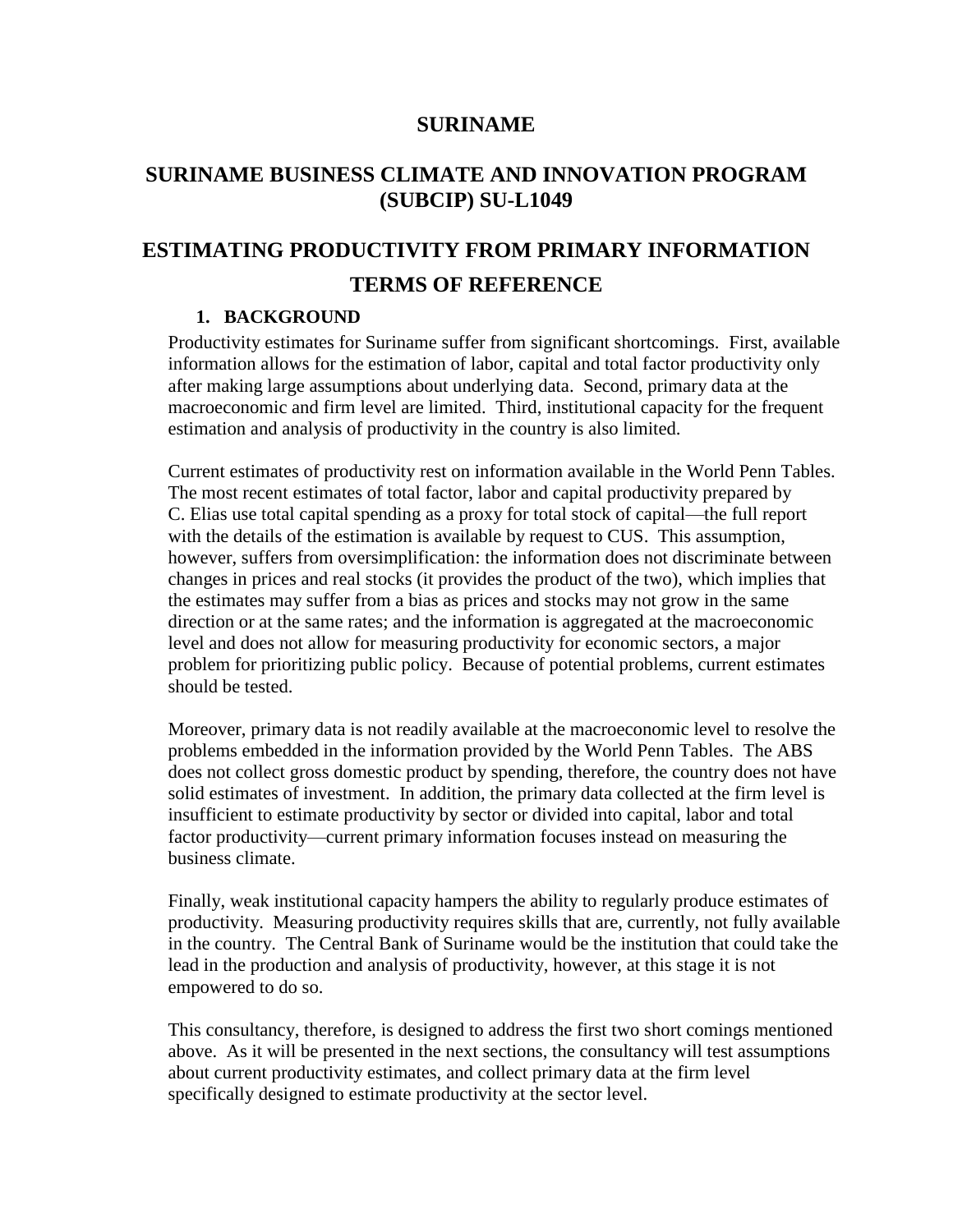#### **2. OBJECTIVE OF THE CONSULTANCY**

**2.1 The objective of the project is to improve and expand current productivity estimates (re the Technical Note on Productivity estimates for Suriname, Carlos Elias, August 2017) for Suriname using primary information.**

#### **3. MAIN ACTIVITIES OF THE CONSULTANCY**

3.1 The project methodology includes four phases. The first phase tests the assumptions made for current estimates of productivity; the second phase collects all relevant secondary information and builds an accessible database; the third phase involves the collection of primary data through two enterprise surveys; and the fourth phase involved the analysis, interpretation and reporting of results, including recommendations.

#### **Phase I**

This phase requires testing the robustness of the assumptions made in preparing the current estimates of productivity by:

- Use the information presented in the World Penn Tables (WPT) at face value, and make all estimations consistent with the WPT data real capital stock (constant prices).
- Use common sense criteria (assumptions) to estimate price vectors for stocks of capital using the information available from the ABS on inflation (carefully document all the assumptions).
- Disaggregate real capital stock (constant prices) into price and quantity--for total stock of capital, and for stock of capital by the sectors as defined by the ABS in the national accounts (agriculture, hunting and forestry; fisheries; mining and quarrying; manufacturing; electricity, gas and water supply; construction; wholesale and retail trade; hotels and restaurants; transport, storage and communication; financial intermediation; real estate, renting and business activities; education; health and social work; other community, social and personal services; and for government: agriculture, hunting and forestry; electricity, gas and water supply; construction; transport, storage and communications; public administration; education; health and social work).
- Design and implement sensitivity analysis to test for the robustness of the estimation of stock of capital of the previous step--use Monte Carlo simulations with common sense statistical distribution such as N (0,1).
- Present the results using confidence intervals for overall productivity and by sector.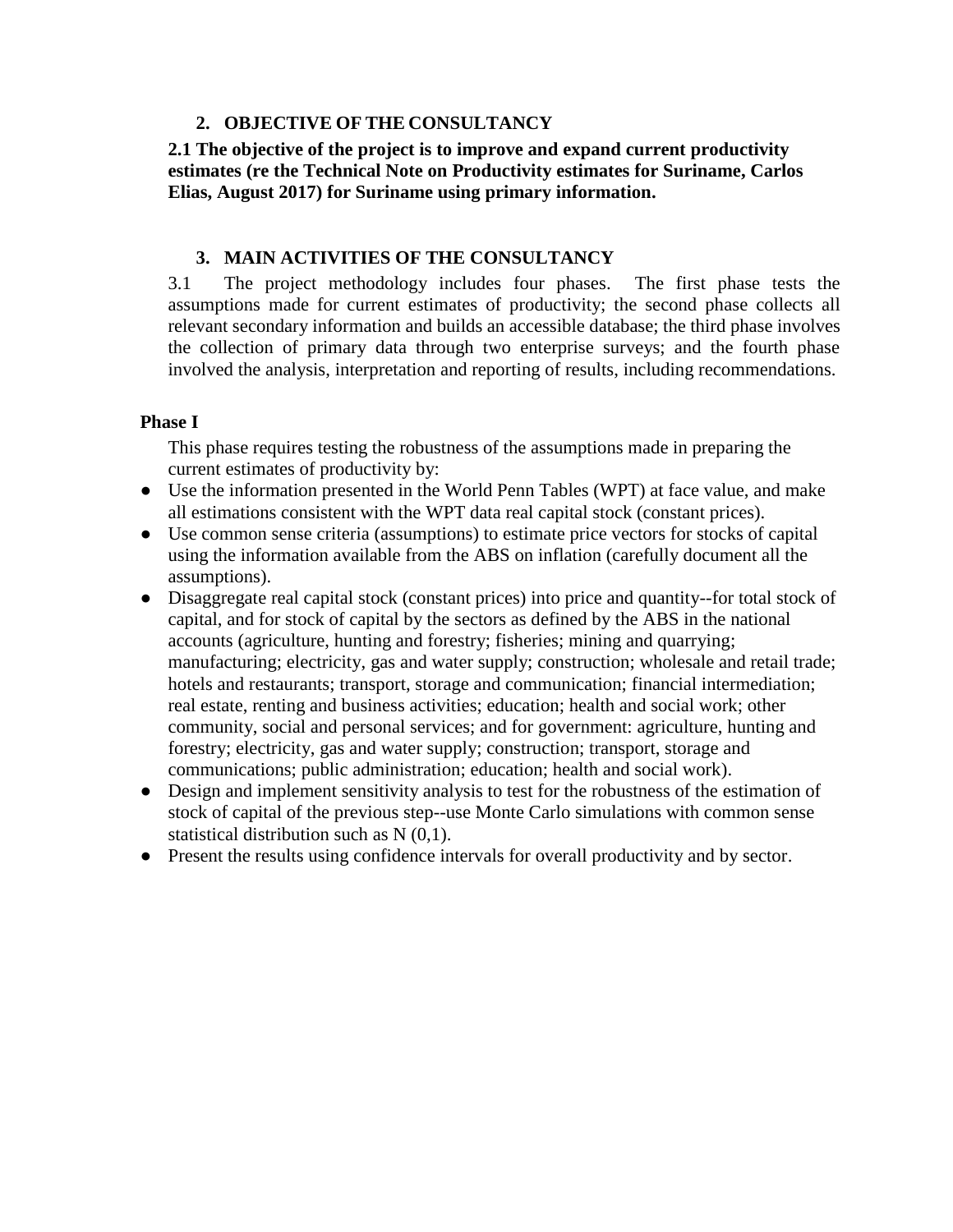## **Phase II**

During the second phase, all available relevant information from secondary sources that relates to enterprise level information will be collected. These sources include: data existing in the ABS, Central Bank, from enterprise surveys executed in Suriname (2010 WB enterprise survey, 2011 IDB/Compete Caribbean and 2014 Proteqin IDB/Compete Caribbean), and from other sources to be identified by consultants. The secondary information includes enterprise level:

- Production information collected to estimate national accounts
- Sales
- Employment
- Balance sheets (assets and liabilities)
- Enterprise surveys
- Registration information (from the multiple institutions, such as the Chamber of Commerce and others)
- Information about sectors or subsectors
- Geographic location
- Additional relevant information available

## **Phase III**

During the third phase two surveys will be designed and executed the first one as soon as possible, the second one a year or so later. The sample design would consider national representativeness as well as sector, size and type of enterprise representativeness (stratification by sector, by firm size, and by type of firm: public, state owned enterprise, and private). The survey will be a modified (and simplified) version of the enterprise survey executed in 2014 (proteqin). The survey will be simplified by focusing on: production, sales, employment, assets and liabilities, and capital assets; in addition to other information to provide a good overview of the firm for the analysis, but with less emphasis on assessing the business climate<sup>1</sup>. Importantly, the sampling design may consider the sampling design of 2014 proteqin, offering the opportunity to build a panel dataset in the future.

## **Phase IV**

During the fourth phase the analysis of secondary (first, second phases) and primary (third phase) information will be analyzed. The analysis will answer the following questions:

- $\triangleright$  What is the overall labor productivity in the country?
- $\triangleright$  What is the overall capital productivity in the country?
- $\triangleright$  What is the estimate of overall total factor productivity in the country?
- $\triangleright$  Can important differences be detected by sector or firm size in any of the previous estimates? [identification of productivity gaps]
- $\triangleright$  Are there firm-factors that correlate with productivity estimates?

 $\overline{a}$  $1$  WB and IDB enterprise surveys focus on teasing out information about the business climate. This survey will focus on collecting information about the factors that allow for measuring productivity.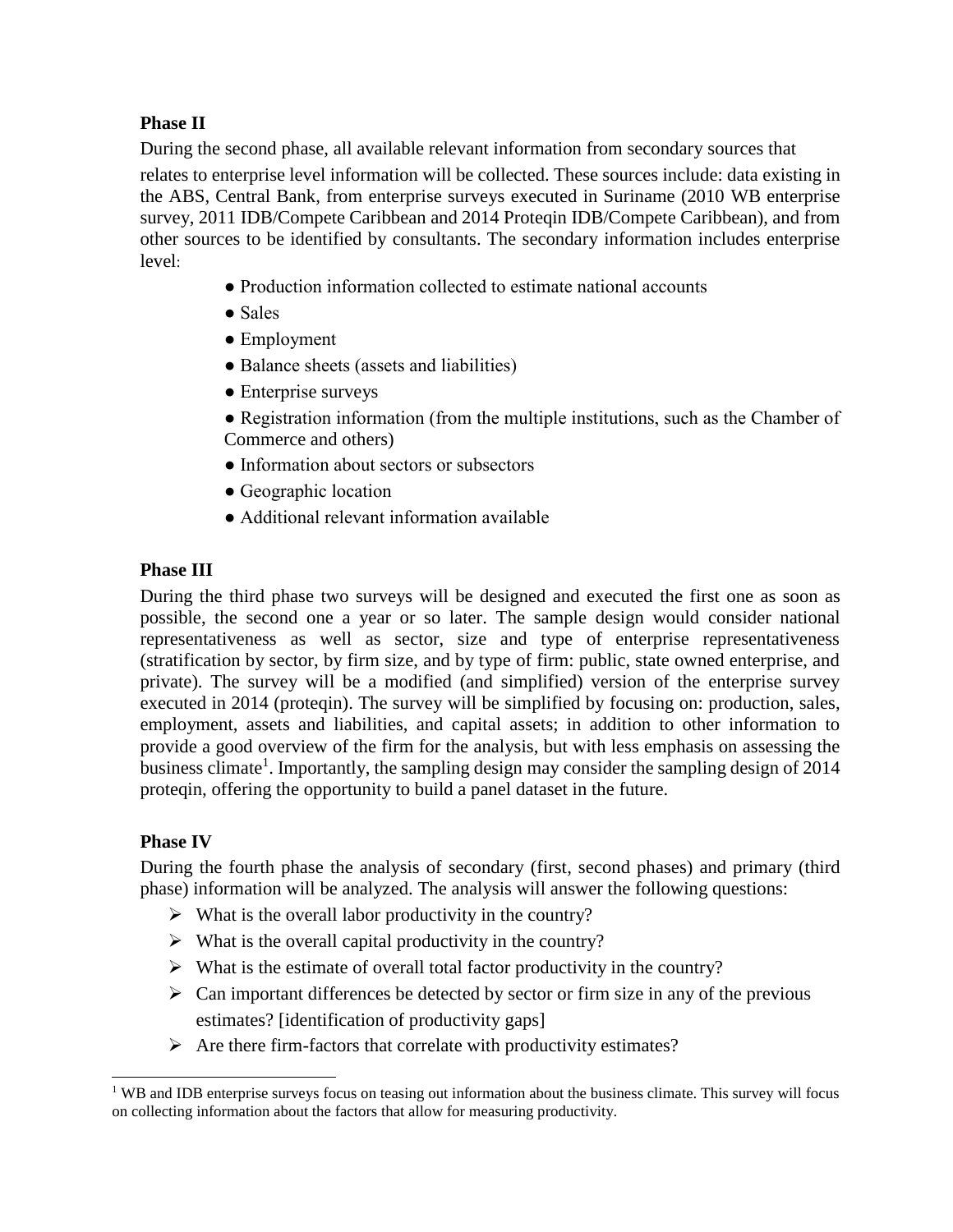## **4. DELIVERABLES AND REPORTING**

## **4.1 DELIVERABLES**

The project will achieve, at a minimum, the following results related to secondary information collected during the first phase of the project:

- Database with secondary information used for testing the robustness of assumptions of current productivity estimates
- Monte Carlo simulations testing for the robustness of current estimates of productivity
- Reports on the two surveys
- An Overall Report with results

## **Expected outputs of the second phase of the project**

● Firm Production, Employment and Capital database. Database in electronic format with all existing information from secondary sources:

○ Design of the database- design of record information, size, links and sources, format

○ Identification of primary sources- systematic identification and description

○ Digitizing data collected at the highest level of detail available

○ Provide a systematic and clear distinction between firms that are public, state owned enterprises, and private

○ Complete annotation of information, source, comparability, reliability- include it in the database, as metadata. We need to know the strengths and weaknesses of the information in the database. The metadata may be kept in a format that is compatible with the software used for the database

○ If available, include in the description of the dataset sector information (such as agriculture, industry and services, or more disaggregated categories within; note that the ABS provides national account information for the following: agriculture, hunting and forestry; fisheries; mining and quarrying; manufacturing; electricity, gas and water supply; construction; wholesale and retail trade; hotels and restaurants; transport, storage and communication; financial intermediation; real estate, renting and business activities; education; health and social work; other community, social and personal services; and for government: agriculture, hunting and forestry; electricity, gas and water supply; construction; transport, storage and communications; public administration; education; health and social work)

○ Assessment of robustness of secondary data collected

● Assessment of quality of information and identification of information gaps

○ Available information can be presented at a minimum by:

■ By economic sector and subsector (separating public, public enterprises and private)

- By type of employment (permanent, part time)
- By employee education level
- By employee age and sex
- By location

○ What is the frequency of information and data collection method?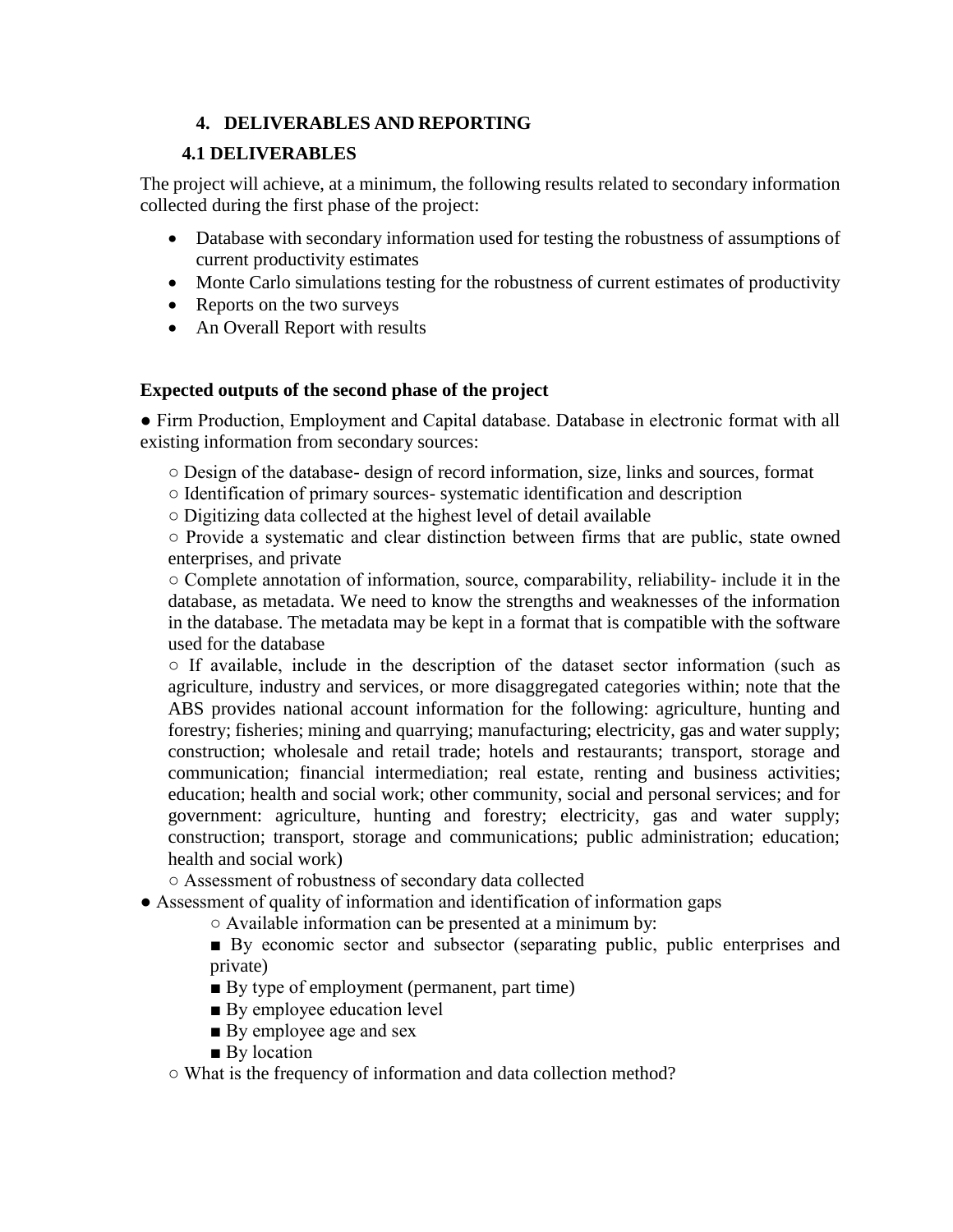○ Identification and prioritization of information gaps- include work plan to fill information gaps and estimate of costs

• Report summarizing results, including the analysis of production, labor, capital and total factor productivity using secondary information (as much as possible)

#### **Expected outputs of the third phase of the project**

The project will achieve, at a minimum, the following results related to primary information collected during the third phase of the project.

• Sample design for the execution of the enterprise surveys--stratified by sector, size, and type of firm as noted in this document. Importantly, the level of representativeness: at the sector level would include agriculture, industry and services; based on firm size of micro, small, medium and large firms using either employment or sales as the indicator of size; and type of firm defined as public, state owned enterprise, or private<sup>23</sup>

• Survey design and testing. The survey will be a simplified version of the 2014 proteqin IDB/Competitiveness survey, with added specificity on information about production, sales, employment, assets and liabilities, and capital assets. Econometric modeling to tease out estimates of productivity would be used to test es ante the information to be collected and the sampling design

- Training surveyors and field testing of the survey
- Survey execution

l

- Database of primary information collected during the execution of the survey
- Report of the data collection process (phase two), with emphasis on
	- Description of all steps of the process
	- Database description (including metadata)
	- Summary statistics of survey results
	- Identification of information gaps

<sup>&</sup>lt;sup>2</sup> WB and IDB sponsored enterprise surveys exclude agriculture from the sample. This is done mostly because it is more expensive to survey producers, that tend to be small and scattered throughout the country. Because WB/IDB surveys are mostly used to assess the business climate, the lack of information from agriculture is assumed to be similar to information collected from industry and services. This project however, requires the analysis of agriculture firms given the relevance of the sector. To lower costs, the sample will only be representative of firms (not of individual producers) in the rice and fisheries sub sectors. <sup>3</sup> The decision of firm size for cutoff levels for representativeness of firms is not trivial. The standard definition used in enterprise surveys sponsored by the World Bank and IDB use the general definition of size based on employment: micro enterprise if less than 5 employees; small between 5 and 19; medium between 20 and 99; and large more than 100 employees. This categorization is not useful in Suriname as it skews the sample, over representing micro and small firms and under representing large firms. In other words, it does not reflect the real distribution of firms by size in the country and erroneously classifies firms: firms classified as micro because they employ less than 5 people should be more appropriately classified as small; firms classified as small because they employ less than 20 people should be classified as medium; etc. The decision to use annual sales or a more Suriname-specific definition of firm size based on employment will be part of this project. An alternative to explore is to only use two classifications for size: less than 50 and more than 50 employees. Again, this is an important issue to be resolved during the execution of the project. The criteria of classification is to group "similar" firms in the sense that they face the same incentive frameworks.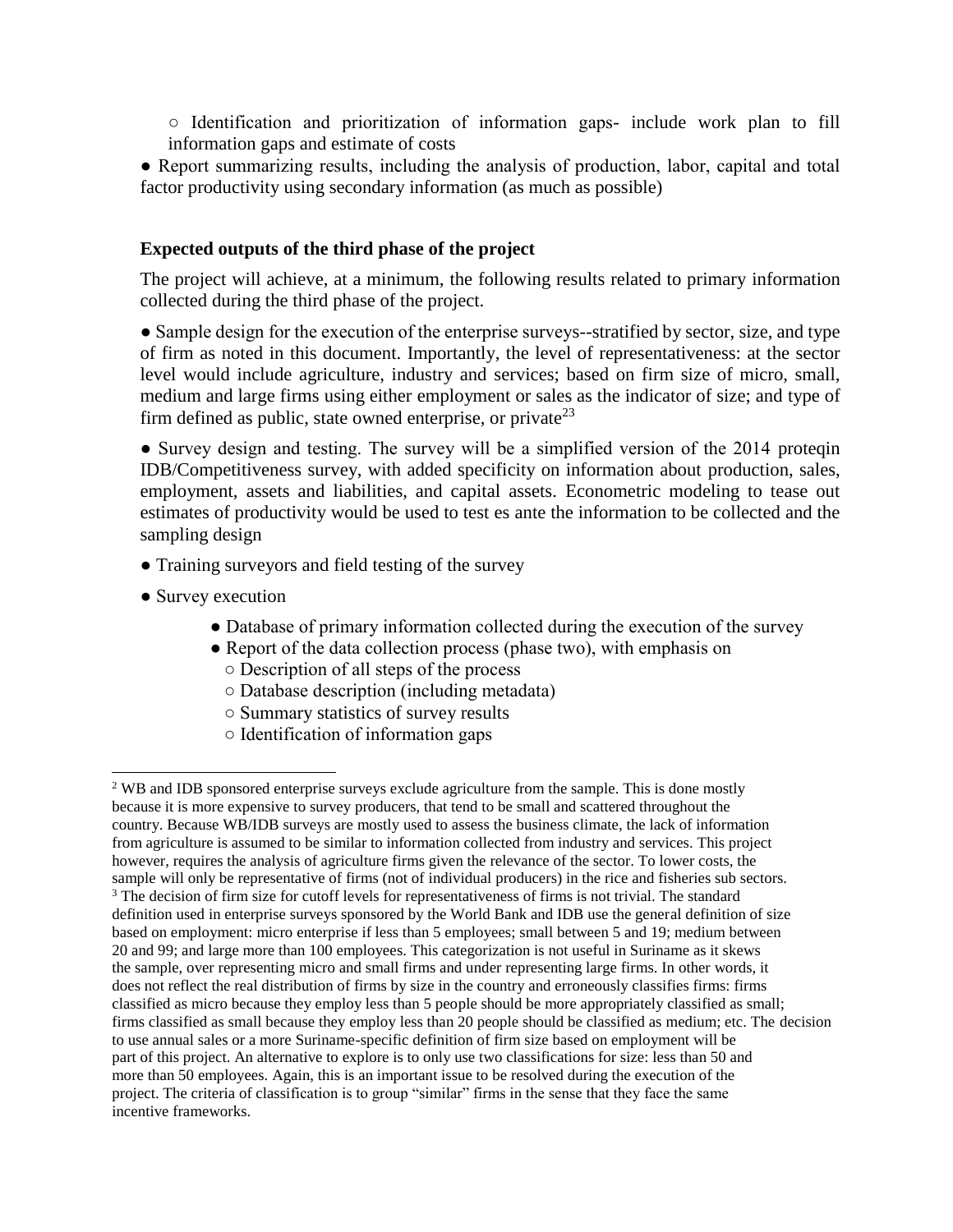○ Identification of weaknesses in the information collected

○ Recommendation for frequency of updates and further simplification of the survey, including the option of collecting only a portion of the survey (that related to the information necessary for productivity estimation) assuming that the main characteristics of the firm remain unchanged<sup>4</sup>

• Report of the second phase of the project

#### **Expected outputs of the fourth phase of the project 5**

As noted, the third phase of the project presents the overall results of the analysis of secondary and primary data collected and answers the following questions:

- What is the overall labor productivity in the country?
- What is the overall capital productivity in the country?
- What is the estimate of overall total factor productivity in the country?
- Can important differences be detected by sector or firm size in any of the previous estimates? [identification of productivity gaps]
- Are there firm-factors that correlate with productivity estimates?

## **4.2 REPORTING**

#### **Expected reports**

Three reports consistent with phase one, two and three as previously noted. A final report will summarize the analysis and information, according to the following outline.

● Final report

 $\overline{a}$ 

- Description of data collected (secondary and primary)
	- Sources
	- Description
	- Testing for robustness of assumptions
	- Identification of information gaps
	- Work program to fill information gaps
	- Full database including metadata
- Estimates of productivity
	- Overall
	- By economic sector
		- Assumptions
		- Results
	- $\blacksquare$  By size
		- Assumptions
		- Results
	- By type of production unit (public, public enterprises, private)
		- Assumptions

<sup>4</sup> For example, a full-blown survey could be executed every 3 years, collecting only partial information from firms in the years in between.

<sup>&</sup>lt;sup>5</sup> I expect that the third phase will be the responsibility of the Central Bank. For completeness, however, I write it down in the terms of reference. The contract with the firm that executes the project should refer only to phases one and two, not three.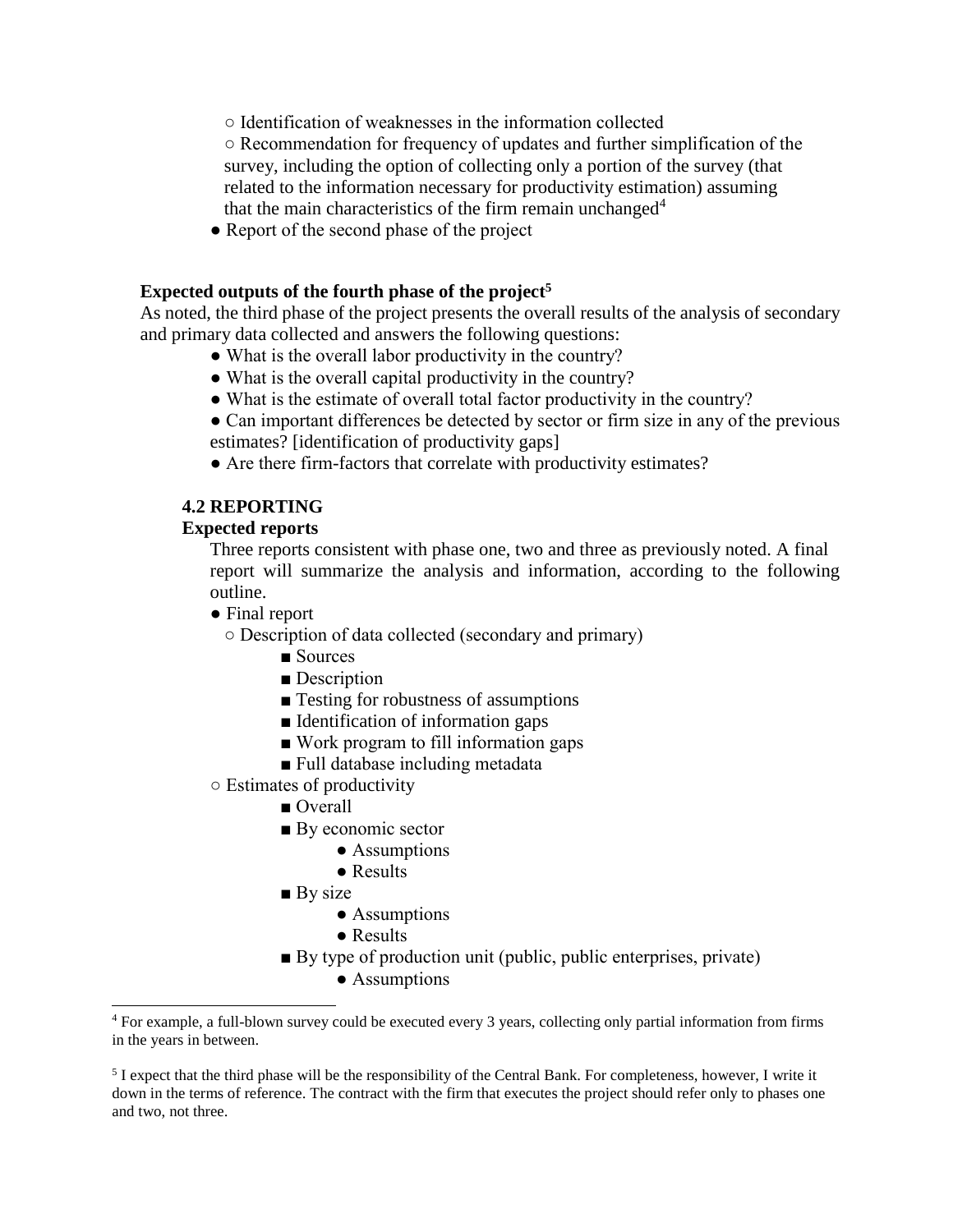- Results
- Work program for future updates
	- Filling information gaps
- Identification of information gaps and suggestions
- Suggestion for frequency of future primary data collect

## **5. COORDINATION AND SUPERVISION**

5.1 The consultant will work closely with Mr. A. Chandansingh and will report to the Executive Director of the Competitiveness Unit Suriname, Mr. K. Foe-A-Man.

## **6. CHARACTERISTICS OF THE CONSULTANCY**

- 6.1 **Type of consultancy:** National Individual Consultant
- 6.2 **Duration:** 6 non-consecutive months
- 6.3 **Place of work:** Ministry of Trade Industry and Tourism, Havenlaan # 1, Paramaribo, Suriname.

## **7. QUALIFICATIONS**

- 7.1 **Qualifications:** At least 10 years' experience designing and executing enterprise surveys; experience performing economic analysis at the macro and firm level
- 7.2 **Experiences:** Design and execution of enterprise surveys; economic analysis
- 7.3 **Languages:** Dutch and English

#### **8. SCHEDULE OF PAYMENT**

#### **THE PAYMENT SCHEDULE IS SPECIFIED BELOW:**

- 20% upon signing of the contract and submission and approval of the methodological proposal;
- 40% after submission and approval of the first and second report;
- 40% after submission and approval of the third and final report.

#### **Proposal Submission**

Each proposal should be submitted in two parts:

#### **A) Technical:**

Technical Proposal must include:

- Brief description about the Consultant and detailed Resume of the Consultant.
- Consultants experience: In addition to overall experience of the consultant, details of specific consultancy projects/studies undertaken may be provided including Assignment/job name, description of services provided, appx. value of assignment,